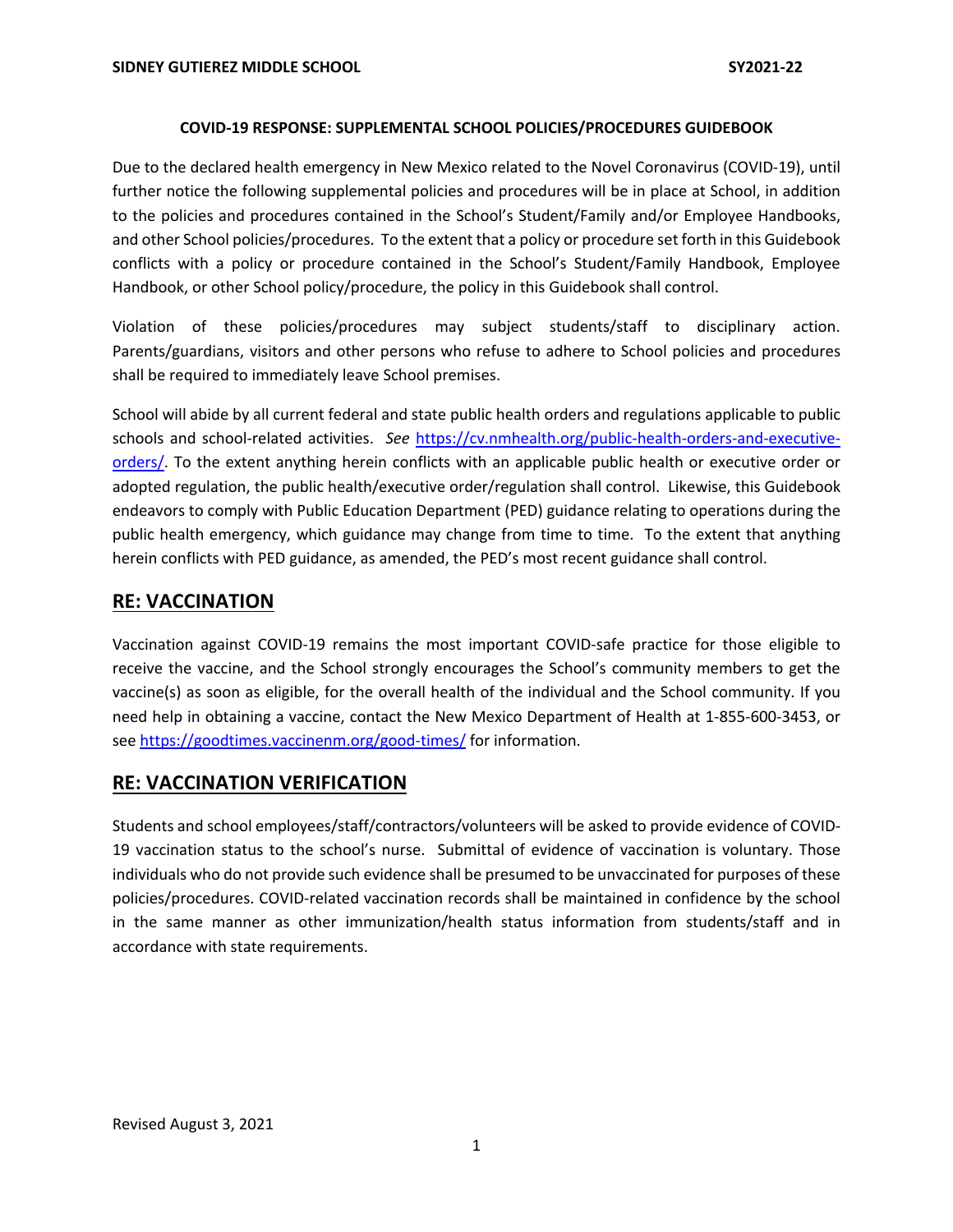Evidence of full vaccination includes:

- Original or copy (including photo) of a vaccination card indicating that the individual completed a course of COVID-19 vaccination at least 14 days prior to the current date; or
- Printout or screen shot from: https://nmsiis.health.state.nm.us/webiznet\_nm\_public/Application/PublicPortal indicating the individual completed a course of COVID-19 vaccination at least 14 days prior to the date evidence of vaccination was requested by School.

### **RE: CAMPUS ACCESS, HEALTH SCREENING AND SELF-ISOLATION PROCEDURES**

Other than during school-related events (*e.g*., assemblies, dances, award ceremonies, academic competitions, extracurricular events, *etc*.), access to School buildings by nonessential visitors, volunteers, and external organizations/groups with persons who are not fully vaccinated, may be restricted or limited during this public health emergency. Adults coming onto campus during school hours who have not provided evidence of vaccination are required to complete a COVID screening, including temperature check, upon entry. Masking and social distancing requirements apply to visitors/volunteers/spectators indoors on School campus at all times. Visitor/volunteer access to campus is at the discretion of the School's Principal.

*COVID Screening Unvaccinated Employees & Contractors.* All employees and school contractors who have not provided evidence of being fully vaccinated, *see above,* will be subject to COVID-19 screening which includes a temperature check and questions relevant to COVID-19 exposure, travel, and COVID-19 testing. The School shall maintain a daily log of all unvaccinated employee screening information in the same manner it maintains confidential medical information for all employees. Contractor screening shall be kept confidential except to advise the contractor of positive COVID symptoms.

*Self-Isolation/Quarantine Procedures Employees and Contractors.* An employee or contractor who as a result of COVID-19 screening or testing, OR any employee or contractor experiencing any symptoms of COVID-19, shall be required to do the following before returning to work or the School premises:

- (a) Engage in a period of self-isolation/quarantine at home;
- (b) Obtain a test or tests for COVID-19 in accordance with New Mexico Department of Health (DOH) protocols and disclose the results of the test to the School's Principal, which results shall be kept in confidence by the School to the extent such does not conflict with orders and directives of the DOH and/or New Mexico Public Education Department (PED); and
- (c) If the test is positive, work from home to the extent that work can be performed remotely at the discretion of the Principal. Any School employee engaged in a period of self-isolation required under this Policy/Procedure who is not able or permitted to work from home shall use annual and sick leave or, if eligible, COVID-related supplemental sick leave.
- (d) If the result of the COVID-19 test is NEGATIVE, the employee/contractor may return to work or the school 24 hours after the employee no longer has symptoms and has been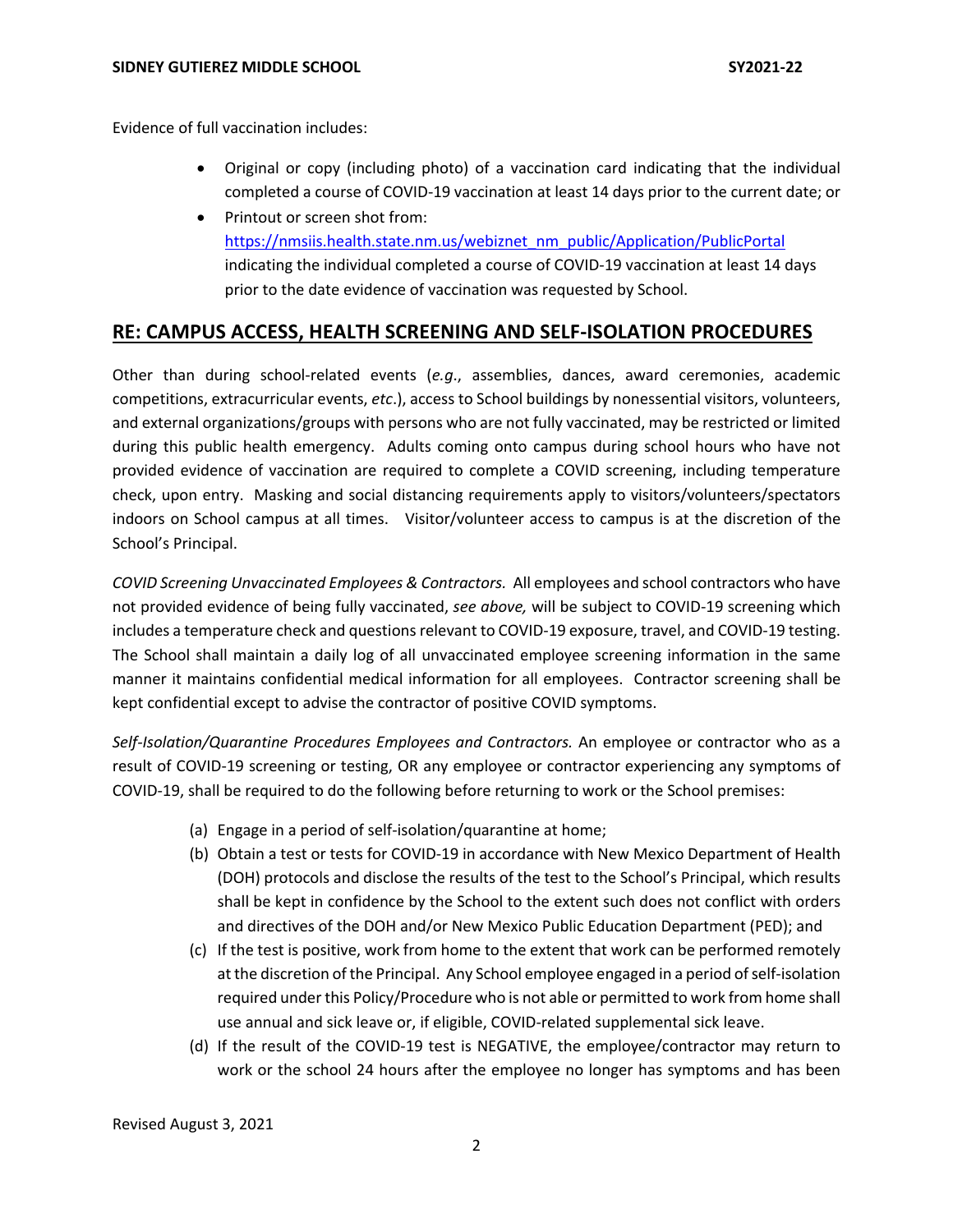fever-free without medication. If the result of the COVID-19 test is POSITIVE, the employee/contractor must stay home until released from isolation (10 days after symptom onset and 24 hours fever free, and improved symptoms).

*Mandatory School Reporting.* Per order of the New Mexico Environment Department, within four (4) hours of learning that an employee has tested positive for coronavirus disease 2019 (COVID-19), an employer must report the positive test to the NMED's Occupational Health and Safety Bureau.

*COVID Screening Unvaccinated Visitors & Volunteers.* All visitors and volunteers who have not provided evidence of being fully vaccinated, *see above,* and who seek to enter any school building during normal school hours are subject to COVID-19 screening, which includes a temperature check and questions relevant to COVID-19 exposure, travel, and COVID-19 testing. This screening does not apply to spectators in school buildings outside of normal school hours 8:00am – 3:00pm, although said visitors are required to follow all Covid Safety Practices (CSP) adopted by the School, including masking. The School will post its CSP requirements in locations throughout the premises. The School shall maintain a daily log of all visitors and volunteers entering the School during school hours. The name, telephone number, and date of entry shall be logged for each visitor. The daily log shall be retained for four (4) weeks and shall be maintained, monitored and secured by Joseph Andreis, Principal.

*Entry.* If a visitor or volunteer who seeking to enter a school building during normal school hours displays or discloses symptoms associated with COVID-19 through the screening process, access will be denied. The School's Principal may require a visitor or volunteer to demonstrate proof that he/she has followed the screening procedure before having access to the School. *See Self-Isolation/Quarantine Procedures Employees and Contractors*, *above.* Any visitor or volunteer who displays COVID-19 symptoms during his/her visit will be directed to immediately leave the school premises.

#### **RE: UNVACCINATED STAFF SURVEILLANCE TESTING.**

To identify unrecognized COVID-19 cases and reduce exposures in the public school population, PED in partnership with DOH requires a statewide surveillance testing program for *unvaccinated staff* who are physically working at a school providing in-person student services, including small-group special education services and athletics. **Individuals who provide evidence of full COVID-19 vaccination are not required to participate in surveillance testing.** The purpose of surveillance testing is to detect COVID-19 outbreaks as early as possible by screening unvaccinated asymptomatic staff. The School will participate in and cooperate with that program as required by PED/DOH. Twenty-five percent (25%) of the School's unvaccinated employees and contractors who work onsite shall be surveillance tested each week that student services are provided at school. No employee or contractor will be required to participate in weekly surveillance testing more than once every four weeks. Such individuals selected for surveillance testing should provide evidence to the school that their results were received during the assigned week. Access to testing will be provided at no cost to the employee under this program, although testing sites/companies will bill insurance for insured individuals who take the test. Contractors shall be responsible for all costs associated with contractor's employees surveillance testing. The School has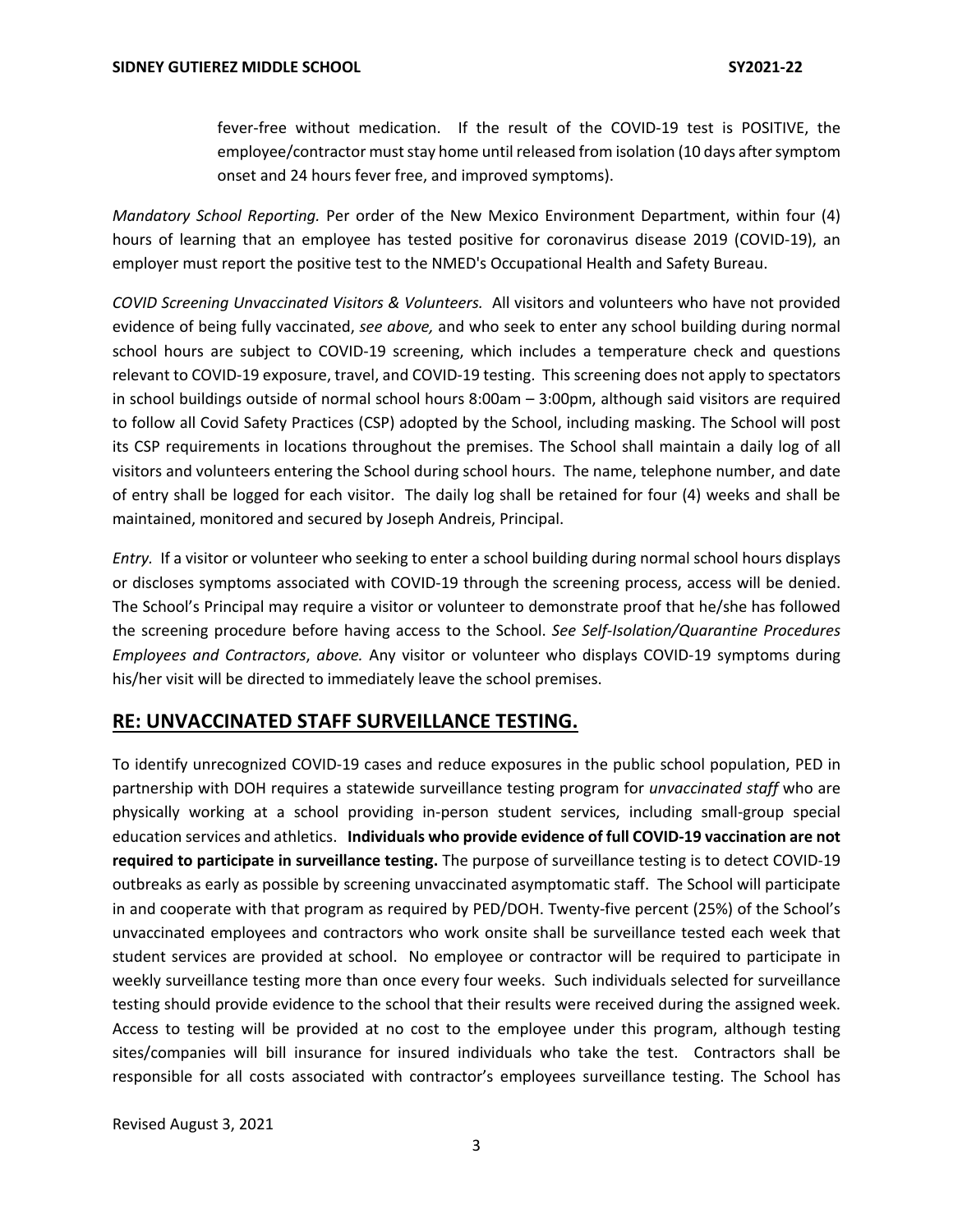designated a COVID-19 Point Person (Joseph Andreis, Principal) to identify individuals to be tested, to coordinate attendance at testing, and to track the number or employees and contractor employees tested on a weekly basis. Reporting to DOH and/or PED shall be as required by PED/DOH.

Unvaccinated asymptomatic employees and contractors' employees who have not been exposed to COVID-19 and who participate in surveillance testing are not required to self-isolate/quarantine from specimen collection until their results arrive. However, asymptomatic individuals who test positive for COVID-19 must self-isolate for 10 days, counted from the date of specimen collection. Individuals who have tested positive for COVID-19 are exempt from surveillance testing for 90 days from when they last tested positive, however, unvaccinated employees and contractors' employees will continue to be subject to screening and, if COVID-19 symptoms are revealed, be required to seek testing and follow self-isolation practices.

## **RE: STUDENT SURVEILLANCE TESTING**

The School will make surveillance testing available to all unvaccinated students on a voluntary basis. In alignment with CDC guidance, those who participate in athletics and other extracurricular activities are strongly encouraged to participate in surveillance testing. The school has a weekly goal of testing 25% of unvaccinated students. Questions regarding student surveillance testing procedures should be directed to the School's COVID-19 Point Person, Joseph Andreis, Principal (575) 626-2641.

## **RE: MASKING**

*Who must wear one?* Any person (including but not limited to students, staff, parents, contractors, volunteers, visitors) entering the School's indoor premises, who uses School transportation, or who participates in or attends an indoor School-sponsored activity must wear a face mask or similar protective face covering, at all times, except while eating or drinking during allowed times. Masking is required indoors regardless of whether an individual has been fully vaccinated against COVID-19 or otherwise claims to be "immune".

*How to wear one?* Face masks must cover the mouth and nose and fit snugly against the sides of the face in order to contain respiratory droplets.

*What masks are acceptable?* The types of allowable face masks include: (1) face masks made of two or more layers of cloth; (2) face masks with a clear plastic window; or (3) surgical, procedural, N95 or KN95 face masks that are approved by the federal Food & Drug Administration for use by staff performing medical duties or similar close contact assignments. The following face coverings are NOT substitutes for face masks: (a) masks with exhalation valves or vents; (b) scarves; (c) bandanas; (d) neck gaiters/neck fleeces; (e) face shields. If you have questions about acceptable masking practices, please contact a School staff member or the School's administration.

*How to care for one.* The School requests that cloth face masks be washed and dried after each day of use at school, and that masks not be reused without washing.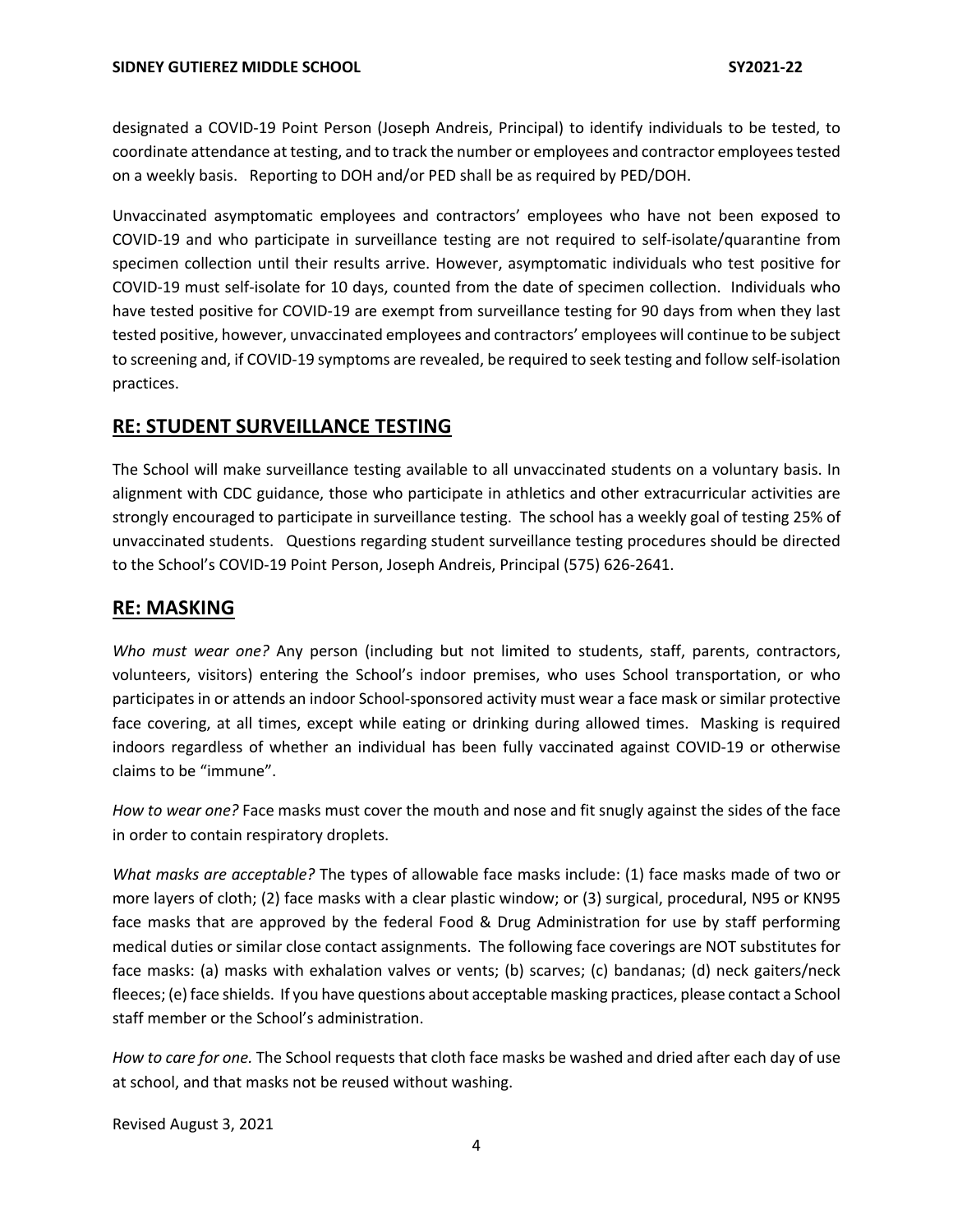*Request a mask.* Students who cannot bring their own face coverings for use at School should notify either the principal, the building's administrative assistant or any teacher, who will arrange for face coverings to be provided. The School will have a sufficient quantity of masks, as well as Personal Protective Equipment (PPE) (for staff in close contact assignments: any staffing assignment in which a staff member must be within six feet of distance from a student in order to fulfill their duties) on hand.

### **RE: EXCEPTIONS TO MASK WEARING**

*General Exceptions.* The School's masking requirement does not apply to children under age two or to anyone who has trouble breathing, is unconscious, incapacitated or is otherwise unable to remove the mask without assistance. When wearing a mask would obstruct breathing or aggravate another medical condition for a student, the student should be seen by a healthcare provider to discuss whether it is safe for the student to be in school during the public health emergency. If it is determined by the student's medical care provider that the student cannot safely wear a mask, that information must be provided to the School and reasonable accommodations for the student will be considered and documented in the students IEP or in a 504 Plan.

*Students with IEPs/504 Plans.* For students who cannot wear a face mask as determined by a medical care provider and who have an IEP or 504 Plan as applicable, the IEP or 504 Team shall meet, to decide about possible accommodations based on the totality of needs, that is, the student's needs and the school community's public health needs.

*Possible Accommodations.* In most cases, the IEP/504 Team will consider fully remote learning as the appropriate accommodation, per PED guidance. Appropriate school staff shall be convened to explore all options to include the student in whatever activities are feasible, including the feasibility of outdoor learning, in a safe manner to the greatest extent possible while minimizing and mitigating risks and making other possible accommodations. If medical documentation is provided, the IEP/504 Team may determine whether a face shield could be substituted for a face mask. In the event the IEP/504 team allows a face shield to be substituted for a mask, the face shield must be hooded, or start at the forehead, and wrap around the face from ear to ear and extend to the chin. Additional PPE equipment for the student and the staff serving the student shall also be considered. When a student with an IEP/504 Plan cannot wear a face mask due to a behavioral issue, then the IEP/504 team will convene to consider a fully remote learning option or outdoor learning, if feasible, and to develop a plan for teaching the student to wear a face covering so that the student may return to in-person learning as soon as possible. Again, staff shall convene to explore all options to include the student in whatever activities are feasible in a safe manner.

*Staff working with Students.* Staff who work with students under an IEP/504 Plan wearing a face shield instead of a face mask should wear a face shield in addition to a mask; the school will provide staff in this situation with a medical mask and/or other PPE. The use of a mask is not required by a School employee when in that person's private, fully-enclosed office or workspace with no one else present and the door(s) closed.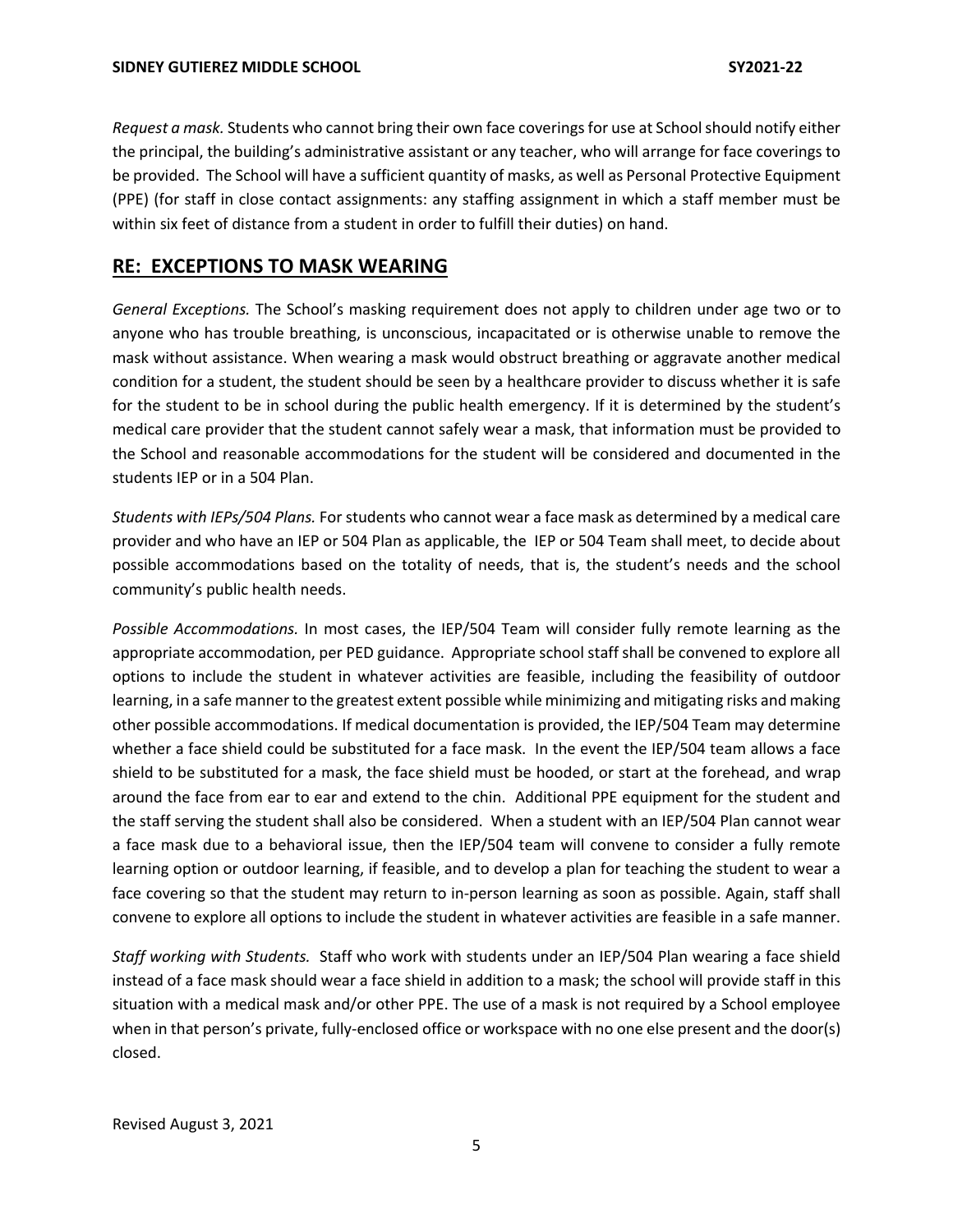*School Employees/Contractors.* The face mask requirement is considered a lawful condition of employment and doing business with the School during the public health emergency. Employees who refuse to wear a mask as required by this policy or applicable public health order shall be subject to disciplinary action, up to and including termination/discharge. Contractors will be required to leave the School. When wearing a face mask would exacerbate a breathing obstruction or another severe medical condition for an employee, he/she must provide medical documentation to the appropriate administrative personnel along with a request for a reasonable accommodation as defined by the Americans with Disabilities Act (ADA) and school policies. Such requests shall be treated pursuant to the process for staff requests for a workplace accommodation. The School is not required to make reasonable accommodations to contractors or their employees.

*Masking and the Americans With Disabilities Act.* Please note that a reasonable accommodation under the ADA may not be required when it would pose a "direct threat" to the School community, or when it presents an "undue burden" involving a "significant difficulty or expense", as defined by the ADA. During the public health emergency, all people's health and safety must be considered.

*Refusal to Wear a Mask/Discipline - Students.* If a student removes the face mask and refuses to wear a mask during required times and in required places, then the student will be taken to an isolation room and parents/guardians will be called to pick up the student. Students who take off their masks outside of permitted times shall be given a disciplinary warning. After three (3) such warnings, the student shall be subject to further disciplinary measures as defined by the school's disciplinary policies and procedures and may include outdoor learning (if available and provided by School), remote learning (if available and provided by the school), or other alternative instruction, depending on the circumstances. Consequences will be supportive and instructional where possible. The School's administrator has sole discretion to determine what disciplinary measures provide the appropriate consequence under the circumstances.

*Refusal to Wear a Mask/Discipline – Employees.* Employees who refuse to wear a face mask or follow the School's CSP and who are not entitled to a reasonable accommodation as contemplated herein, must vacate School's indoor premises, and will be subject to disciplinary measures for insubordination up to and including discharge or termination from employment.

*Refusal to Wear a Mask/Discipline – Contractors & Visitors.* Other persons refusing to wear a mask as required shall be required to leave the School's indoor premises and may be required to leave the School's campus.

#### **RE: PREVENTING EXPOSURE TO OTHERS – SELF CARE**

If an employee or student feels unwell before coming to school, the employee or student must stay home and follow sick leave or attendance notification requirements. Employees and families are expected to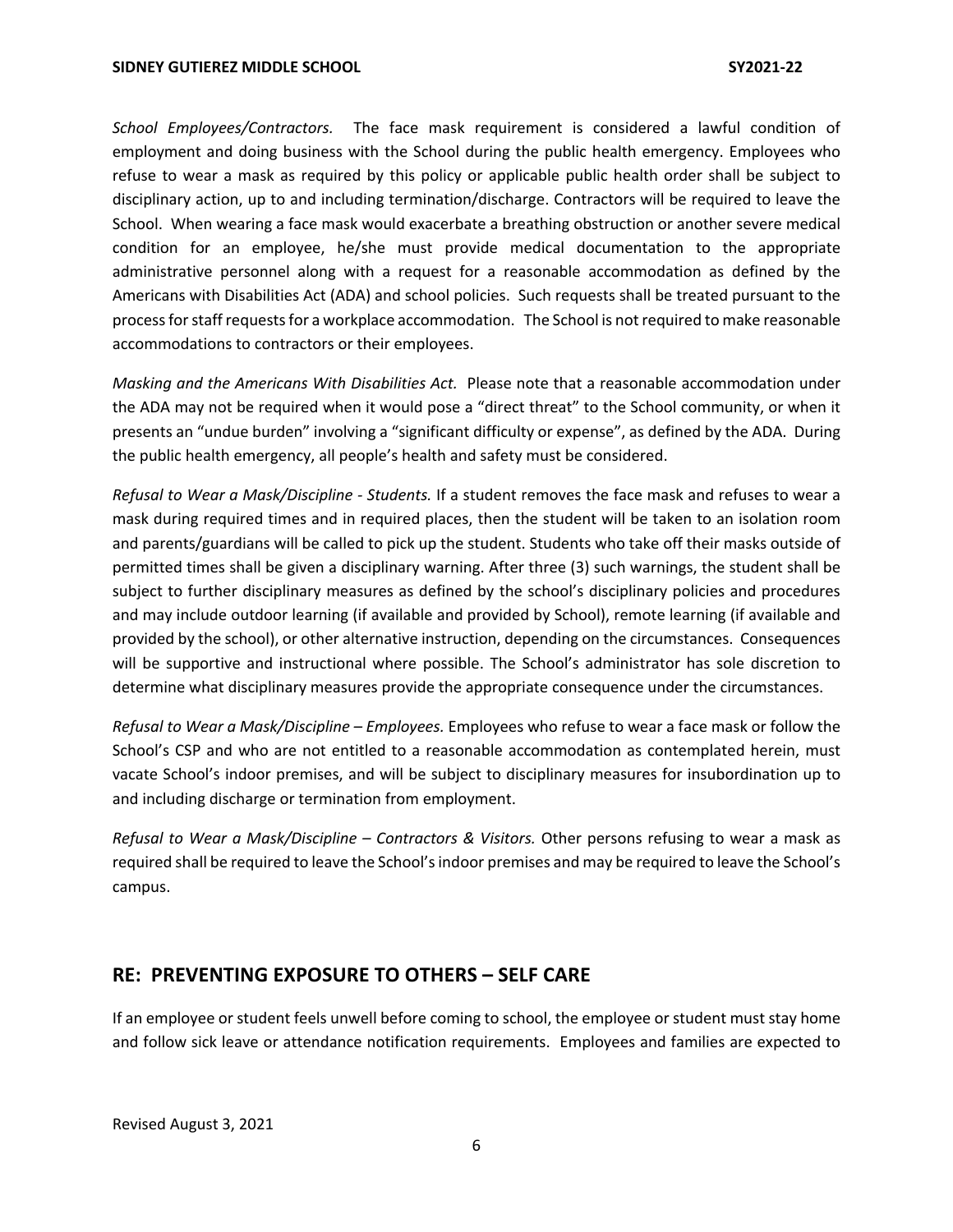follow the guidance below when assessing what steps to take before coming to school after demonstrating signs of illness.

*Unvaccinated students, employees or contractors.* If a student, employee or contractor has mild nonspecific COVID-19 symptoms such as fever, cough, headache, runny nose, body, aches, diarrhea, shortness of breath, newly developed loss of taste or smell, sore through, nausea or vomiting ("COVID-like symptoms"):

**Employees/Contractors** should get tested for COVID-19 and should remain in isolation until the results are available. A negative test result will discontinue the isolation and the employee or contractor shall return to school, provided that the mild non-specific symptoms do not interfere with the employee's or contractor's ability to work in the school buildings.

**Students** who have not provided evidence of vaccination and who exhibit chronic, mild nonspecific COVID-19 symptoms should have their symptoms assessed by the school nurse, a health care provider or the parents/guardians. If there are no changes in symptoms from the baseline state, students need not be tested and may participate in school. If the student has a change in symptoms from his/her baseline as assessed either by a parent/guardian, school nurse or health care provider, then the student should be tested for COVID-19 and shall self-isolate until test results are available. A negative test will discontinue the isolation. If a student has a change in his/her baseline state and the student does NOT get tested, the student must self-isolate for 10 days and be fever-free without fever reducing medication for 24 hours and have improving symptoms before returning to school.

**Students/employees/contractors with allergies, asthma, or other non-infectious disease** which may present with mild non-specific COVID-19 symptoms should contact their primary care provider. Employees and contractors may be required to provide to administration a memo from their health care provider stating that present non-specific mild symptoms do not differ from the employee's/contractor's baseline health condition and indicate that the individual may return to school without being tested for COVID-19. Students, employees and contractors with mild, chronic conditions such as asthma or allergies who have not provided evidence of vaccination and who receive a negative BinaxNOW COVID-19 antigen self-test, are not required to self-isolate and may participate in school and extracurricular activities until such time as the individual has a positive COVID-19 test or has a change in symptoms.

Students, employees or contractors staff who have not provided evidence of vaccination, who have tested negative for COVID-19 in the past two weeks, and who have no known exposure to COVID-19 should not be tested again in the presence of COVID-like symptoms that have not changed in a meaningful way during that interval. If those symptoms change from their baseline, then the student/staff should begin home isolation.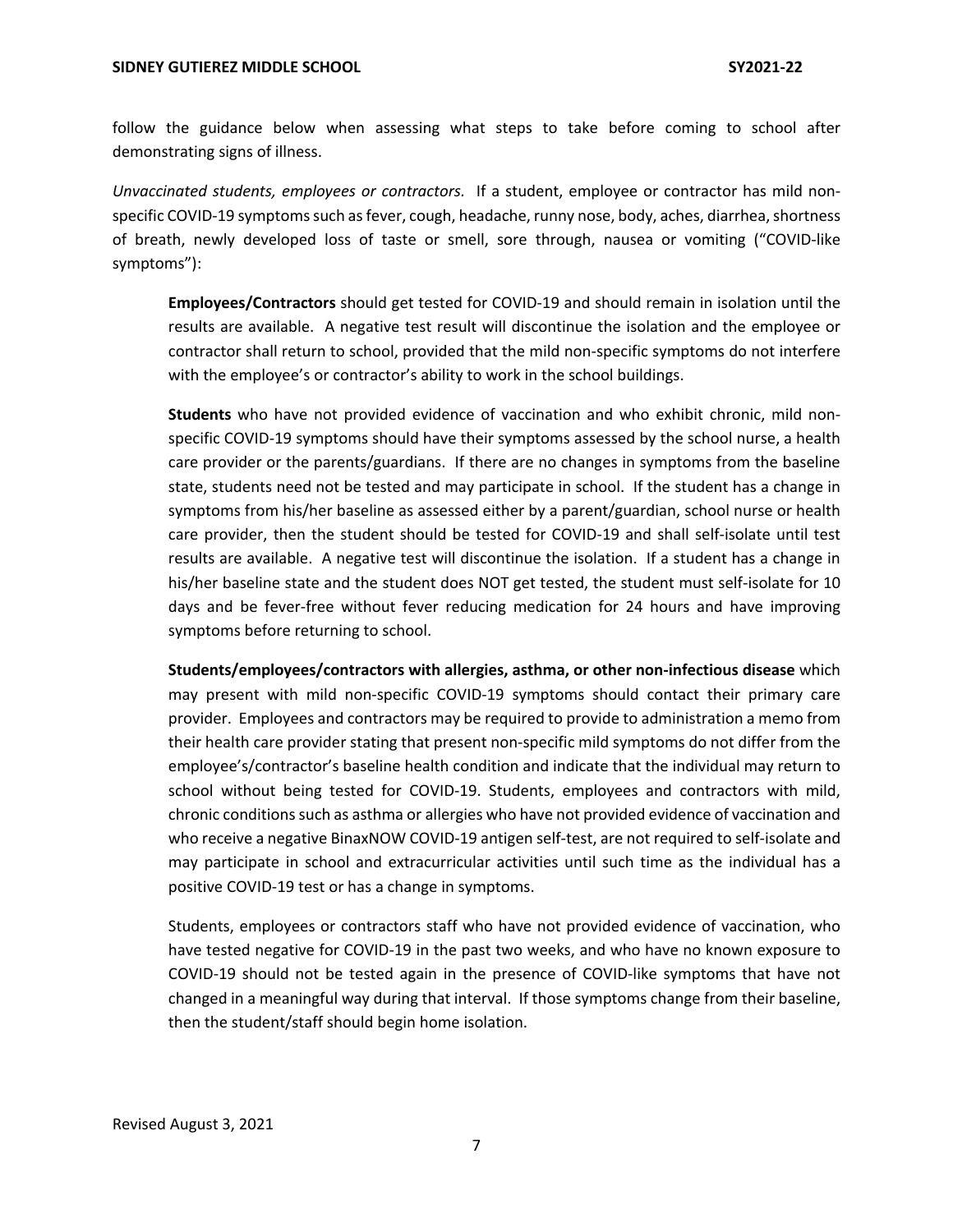**If an employee/student/contractor is not fully vaccinated and has COVID-like symptoms**, that individual must stay home from school/work and get tested for COVID-19 (if a student, only strongly suggested). If the test result is NEGATIVE, the individual may return to school after 24 hours fever-free without the aid of fever reducing medication, provided that any remaining symptoms do not interfere with the ability to work or attend school. If the individual has had a known exposure to COVID-19, that individual must quarantine for the 10 days from the date of the known exposure regardless of a negative test. If the test result is POSITIVE, the procedure for Confirmed COVID-19 Cases, below, will be followed. A person with suspected or confirmed cases of COVID-19 may not return to campus/in-person activities until he/she demonstrates to the School that he/she has met DOH criteria to discontinue home isolation. "Fully vaccinated" means that an individual has completed a course of COVID-19 vaccination at least 14 days prior.

## **If employee/student/contractor has COVID-like symptoms after receiving the COVID-19 vaccination:**

- If the individual has injection site pain, swelling or redness, only: *self-isolation not recommended, come to work or school.*
- If the individual has cough, shortness of breath, runny nose, sore throat and/or loss of taste/smell: *self-isolate and get tested for COVID-19*.
- If the individual has a fever of  $100^{\circ}$  Fahrenheit (37.7 $^{\circ}$  Celsius) or higher, and experiences other COVID-19 symptoms, self-isolate until all of the following have been met: i) the individual feels well enough to perform normal activities, AND ii) the fever has resolved, AND iii) the person experiences no other COVID-19 symptoms.
- Self-isolate and get tested for COVID-19 if symptoms are not improving or if they persist for more than three days.

A negative test result after vaccination will discontinue the isolation and the individual may return to school provided that the symptoms do not interfere with the ability to work or attend school in the building.

#### **Students/employees/contractors who get ill while at work or attending school in the school building must do the following**:

- Students must notify a staff member that they feel unwell. Employees or contractors must notify the Administration.
- Persons who feel unwell on campus, or who refuse to wear a mask, shall immediately be taken to an isolation room or area to separate them from others and to wait to be transported home if they cannot immediately leave school grounds. Persons in an isolation room shall be supervised at all times; supervising staff shall have appropriate PPE provided by the School. School healthcare staff shall conduct COVID-19 screening procedures and use Standard and Transmission-based Precautions when caring for persons who feel unwell on campus. *See* https://www.cdc.gov/coronavirus/2019 ncov/hcp/caring-for-patients-H.pdf or current guidance.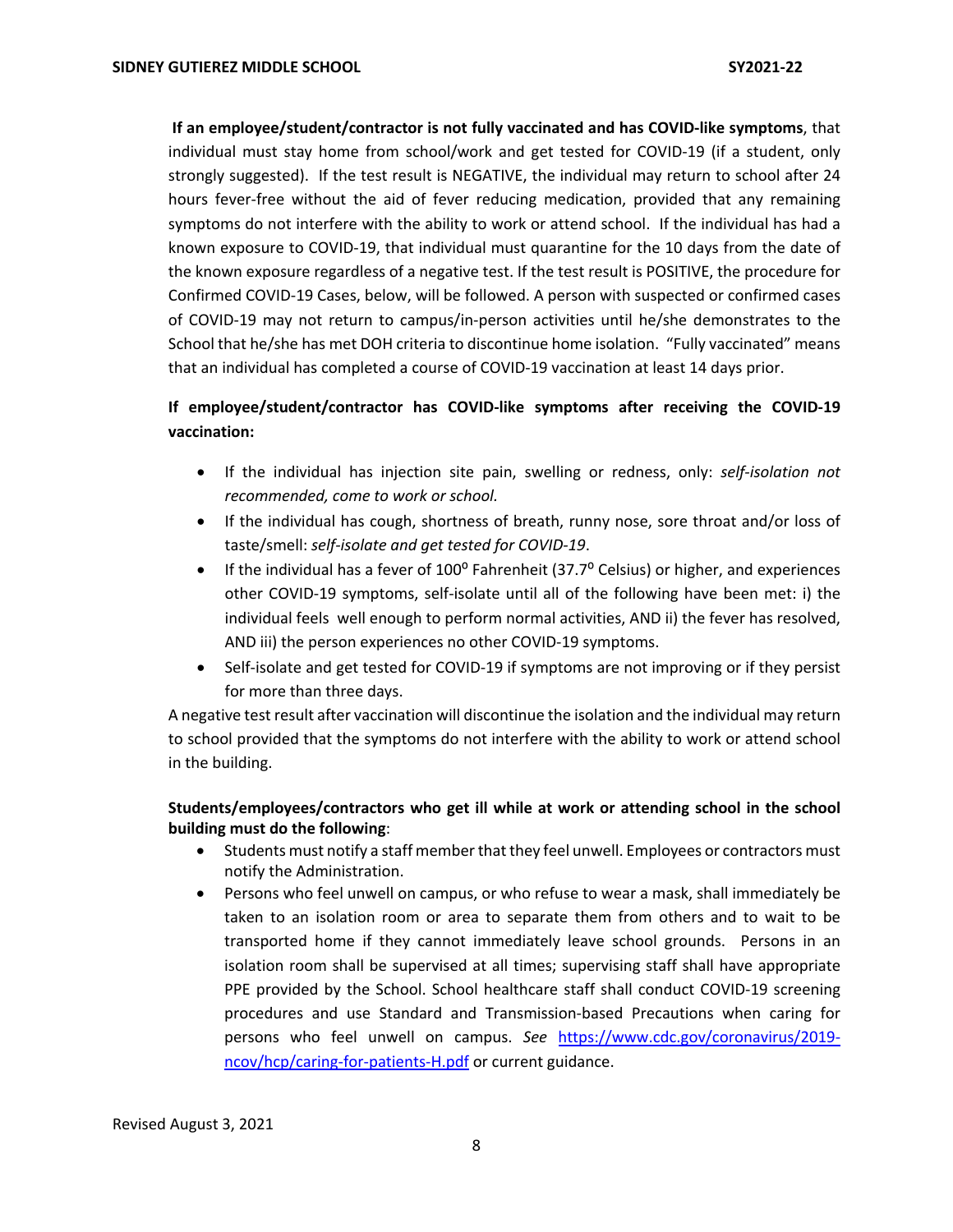- Parents/guardians will be called to pick up their student immediately. Employee emergency contacts will be called to pick up the employee immediately. If circumstances appear to require immediate healthcare, the School shall call for ambulance transportation to a healthcare facility. Ill students/employees shall not be allowed to drive themselves home.
- Unvaccinated employees feeling unwell and experiencing COVID-19 symptoms are required, and unvaccinated students feeling unwell and experiencing COVID-19 symptoms are requested to seek and obtain testing for COVID-19 at the earliest opportunity and, for the safety of others, to inform the School of the date(s) of testing and the results of any testing.
- Unvaccinated symptomatic persons with a known exposure to COVID-19 must quarantine for the full 10 days, regardless of a negative test.
- Students/employees/contractors with suspected or confirmed cases of COVID-19 may not return to campus/in-person activities until they demonstrate to the School that they have met DOH criteria to discontinue home isolation.

## **RE: POPULATIONS WITH UNDERLYING MEDICAL CONDITIONS**

*High Risk Individuals.* Students and employees with underlying medical conditions as defined by the CDC, https://www.cdc.gov/coronavirus/2019-ncov/need-extra-precautions/people-with-medicalconditions.html staff and students defined as "high-risk" pursuant to 6.12.14.7 NMAC, and/or those who live with someone who is in a high-risk as defined by the CDC, should contact the school's Principal prior to the start of school, or as soon as reasonably possible, to discuss any concerns or issues about returning to on-campus instruction or work responsibilities. Student and employee reasonable accommodations and educational program modifications will be addressed pursuant to IDEA, Section 504, and/or ADA procedures.

*Unexcused Absences-Employees.* Employees who do not return to work and who do not timely contact the School requesting an accommodation related to their need for an accommodation for themselves or another high risk individual, will not have absences automatically excused.

## **RE: CONFIRMED COVID-19 CASES; "CLOSE CONTACTS"**

*Confirmed Cases Notification.* Confirmed COVID-19 positive individuals who are members of the school population must notify the School immediately of that result, and the date of the test. Notification should be provided to: Joseph Andreis at (575) 627-2641 or jandreis@sgms.us.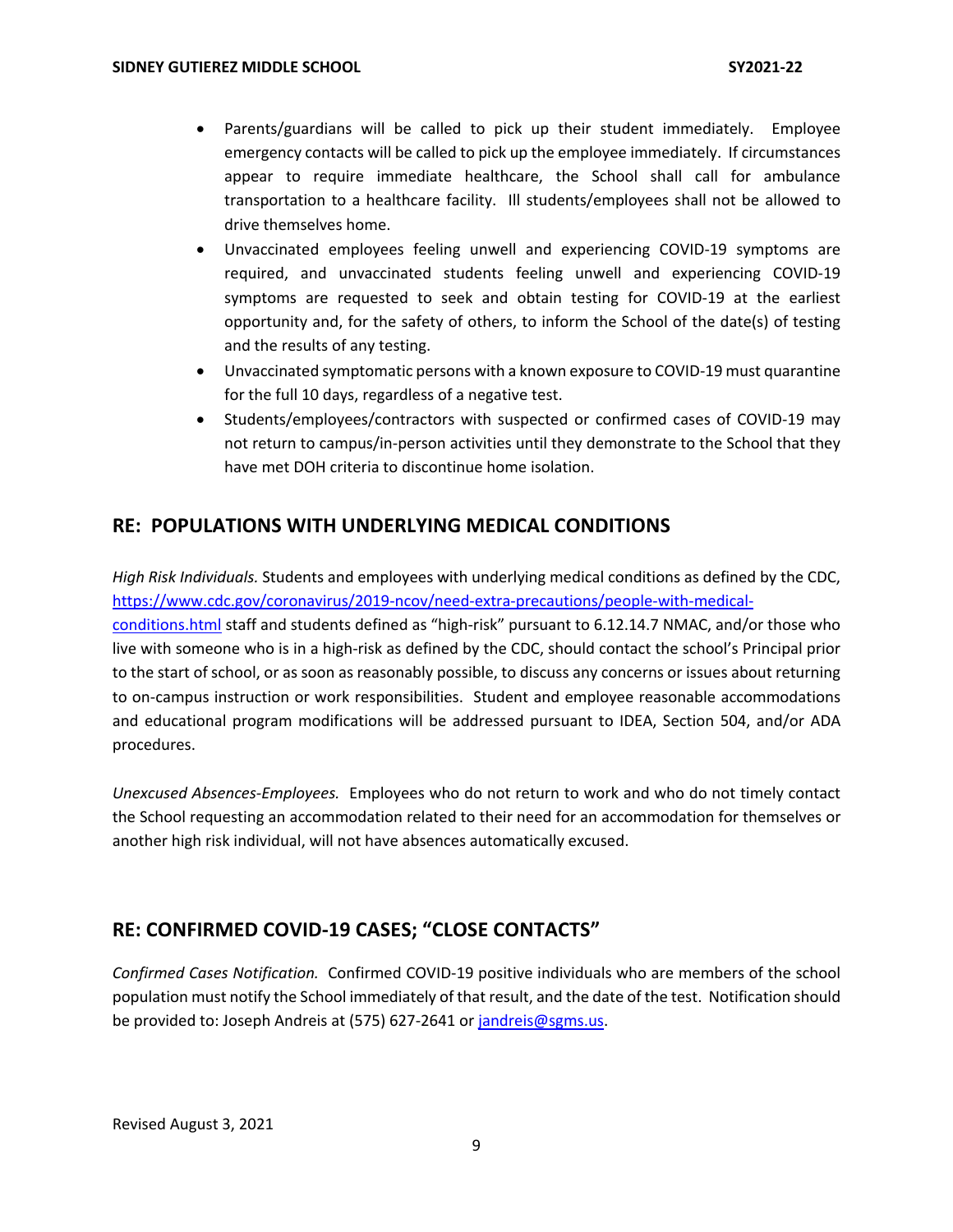*Confirmed Cases Isolation.* Confirmed COVID-19 positive individuals shall be isolated immediately if they are on school grounds or at a school-related activity at the time they are notified of positive testing and shall be sent home.

*School Reporting to NMED-OSHA and PED.* Per rule of the New Mexico Environment Department, within four (4) hours of learning that an employee has tested positive for coronavirus disease 2019 (COVID-19), the school must report the positive test to the NMED's Occupational Health and Safety Bureau. In addition, the School will report a positive result of either a student or employee to the PED within four hours or by the following business day. The report to the NMED can be made by email to NMENV-OSHA@state.nm.us, by phone to (505) 476-8700, or by fax to (505) 476-8734. School administration shall follow PED, NMENV and DOH Rapid Response protocols with respect to reporting to/notifying those entities of a positive result at the school site or within the school population. If directed to do so by an entity with proper authority, the School may share information relating to the infected individuals with PED and/or DOH and/or other appropriate entities, consistent with applicable FERPA and privacy rights exceptions.

*Family Notification.* Within six (6) hours of learning of a confirmed positive COVID-19 case at the school site, the school will notify families, employees and contractors (school community) who work at the school, that a positive case has been identified at the school site using the PED's COVID-19 Positive Case Letter form. Note: the School is only required to notify the school community if a positive case was on campus while infectious.

*Notification of Close Contacts.* A "close contact" is someone who, over a 24-hour period, has a cumulative exposure of fifteen minutes or longer within six feet of a confirmed COVID-19 case with or without a face covering/mask. Excepted from the definition of "close contacts" in the K-12 indoor classroom setting are students who were within 3-6 feet of an infected student (laboratory-confirmed or a clinically compatible illness), where i) both students were engaged in consistent and correct use of well-fitting face masks, AND ii) other k-12 prevention strategies were in place in the K-12 school setting. (This exception does not apply to teachers, staff or other adults in the indoor classroom setting).

Within four (4) hours of learning of a confirmed positive case at the school site, the school will notify school community members who constitute close contacts of the infected individual in writing of the requirement for any unvaccinated individuals to quarantine for 10 days from the last exposure. The School shall not specifically identify the infected person in any of these notifications. NOTE: If the positive individual was not at school from two days prior to symptom onset (or if asymptomatic, two days before the specimen leading to the positive test result was collected) through the isolation period, there is not a school exposure and whether to notify the school community is optional.

*Close contacts and family members.* If a confirmed positive individual resides with any other student(s) or employee(s) at other schools, the School will share the confirmed positive case information among the appropriate schools through their COVID-19 Points of Contact so that impacted students and staff are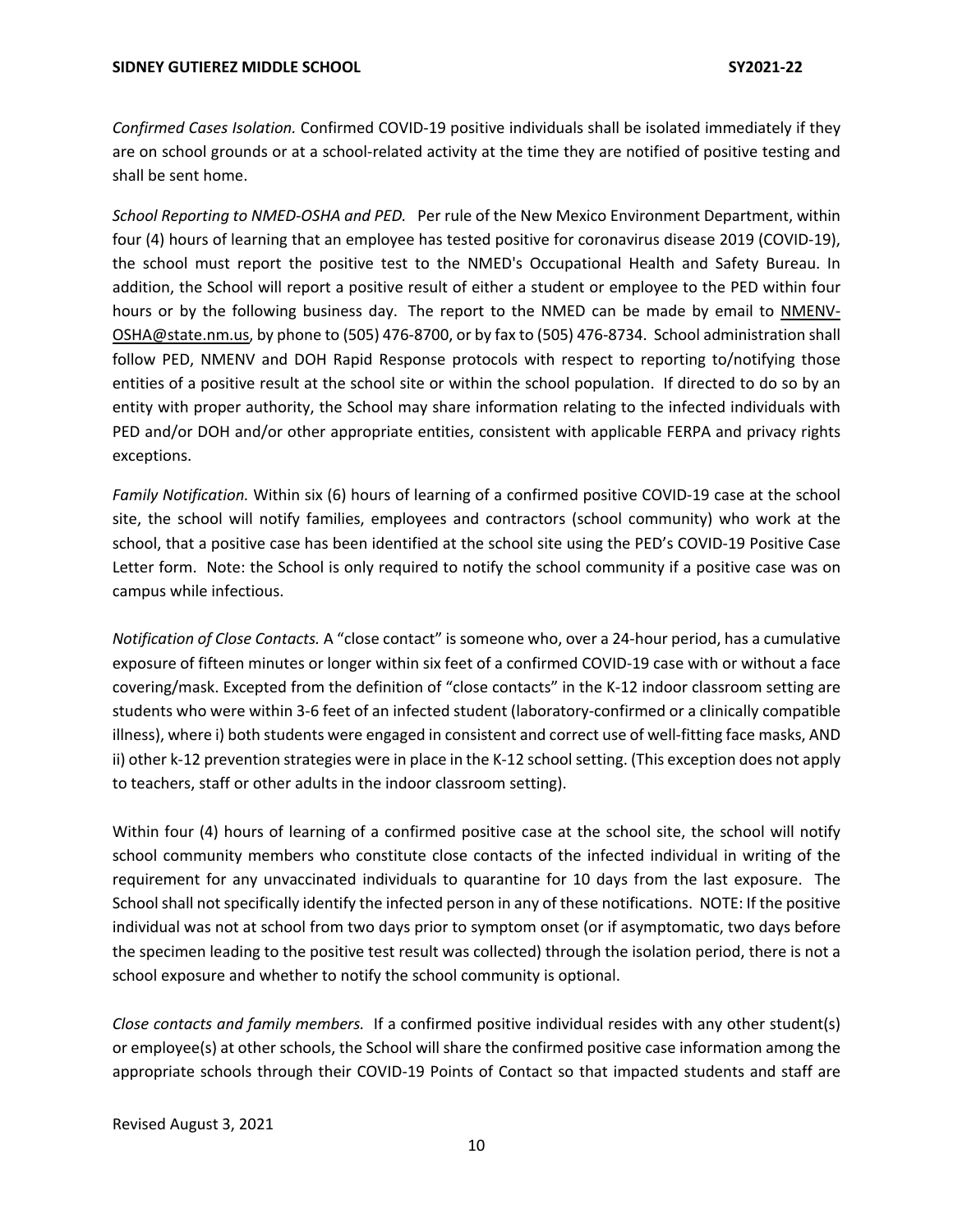quarantined. Unvaccinated siblings and household members of a COVID-19 confirmed positive individual should quarantine during the positive individual's isolation period and for an additional 10 days afterward. It is also recommended that these family members are tested for COVID-19.

*Unvaccinated close contacts at School*. Unvaccinated individuals who came within six feet of a confirmed COVID-19 case for a cumulative total of 15 minutes of a 24-hour period, with or without a face covering) must quarantine for 10 days. The School will notify close contacts who are unvaccinated of the requirement to be tested for COVID-19 (staff) and the recommendation to be tested (students), and the requirement to quarantine for 10 days (staff and students), within 4 hours of learning of a confirmed COVID-19 case within the school population. Vaccinated students, employees or contractors who have close contacts with a confirmed COVID-19 case are not required to isolate or be tested.

*Testing Window.* Testing of unvaccinated individuals for exposure to close contacts should occur no sooner than 7-10 days into quarantine, or at onset of symptoms. A negative test for a close contact of a COVID-19 positive individual does not end the quarantine period.

*Quarantine period.* Even if the unvaccinated close contact's COVID-19 test is negative, the 10-day quarantine must be adhered to. Individuals who are fully vaccinated against COVID-19 (i.e., greater than two weeks following receipt of the second dose in a two-dose series, or greater than 2 weeks following receipt of one dose of a single-dose vaccine); and who have had close contact with a COVID-19 infectious individual are not required to quarantine. Once the 10-day quarantine period for unvaccinated close contacts is completed without symptoms, the close contact staff member/student may return to school; a negative test is not needed in order to return.

*Close contacts away from School.* Unvaccinated students and employees must notify the Principal if they live with, or know that they have been exposed to, others who have tested positive for COVID-19. The School will keep this information in confidence to the extent such does not conflict with orders and directives of the DOH and/or PED. If a School student or employee who is not fully vaccinated (as described above) is determined to have had the equivalent of "close contact" (see above) with any confirmed COVID-19 positive person outside of school, including a household member, during the positive person's infectious period, the employee shall get tested (students are recommended to get tested) AND the unvaccinated student/employee shall engage in a ten (10)-day quarantine period from the last date on which the infected case is likely to have been infectious (as defined/determined by CDC/DOH), before returning to the School and/or participating in School-related in-person events. Test dates and results shall be reported to School administration. The School may seek confirmation of the contact's/household member's positive COVID-19 testing and nature of the contact for staff members.

## **RE: SCHOOL-RELATED EVENTS**

School-related events, including assemblies, dances, award ceremonies, academic competitions and extracurricular events, may be limited at the discretion of the Principal to only the most essential events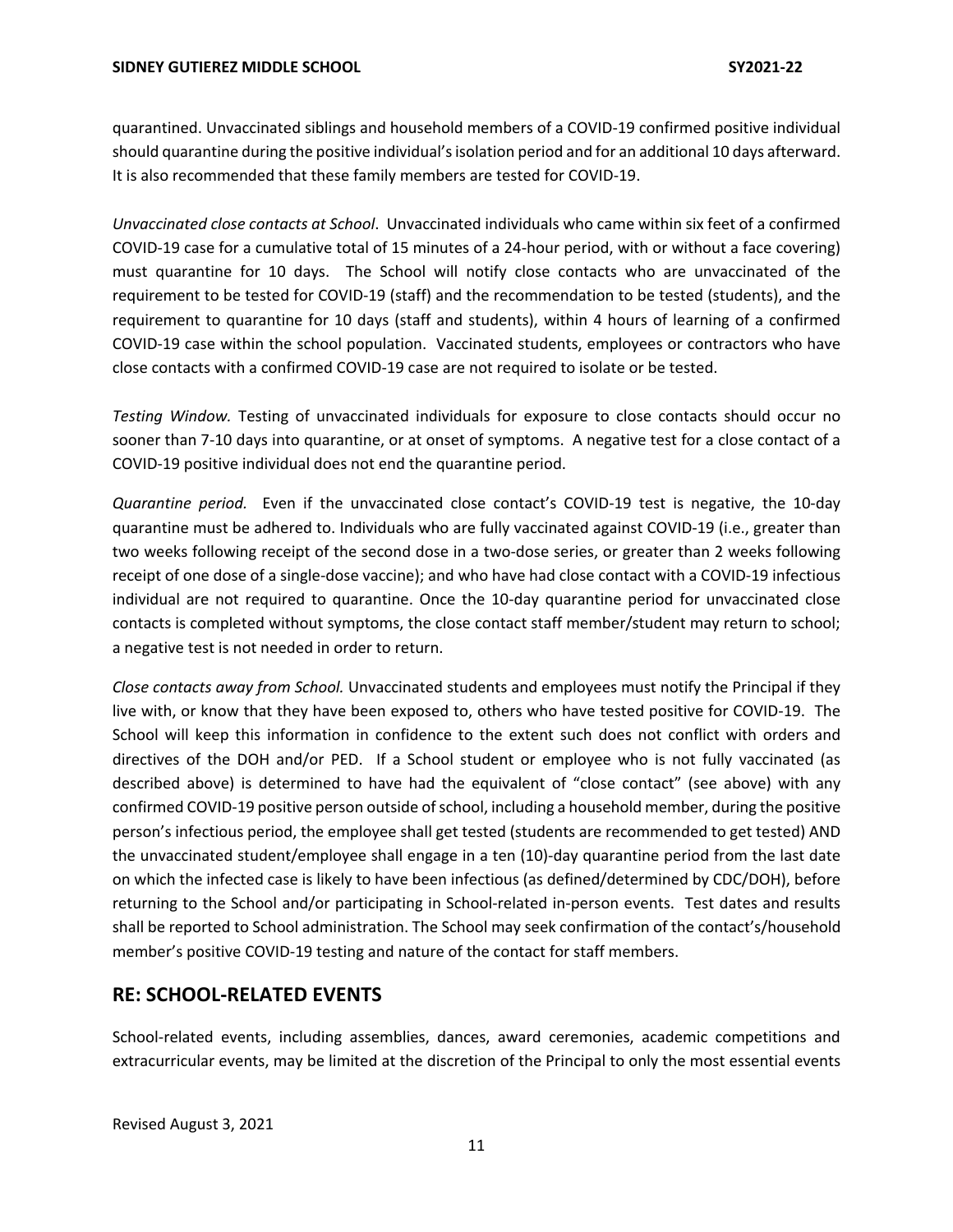during the public health emergency. Governing Council meetings and staff/professional development meetings are allowable school events which may meet in person (subject to current public health order) and all School's CSPs.

## **RE: SINGING AND PLAYING WIND INSTRUMENTS**

The following COVID-safe practices are required for singing and playing wind instruments as part of an instructional class such as band/choir, and as part of co-curricular activities such as band attendance at athletic events:

- Unvaccinated students may not share instruments/supplies.
- Unvaccinated students must have their own instrument-specific multi-layered cloth mask for singing or playing a wind instrument, and instrument-specific multi-layered cloth bell cover for playing wind instruments.
- Students are solely responsible for cleaning and maintaining masks and bell covers.
- Students shall be trained on protocols to ensure that students maintain 6-feet social distancing while playing and singing, and 3 feet at all other times, especially when assembling/disassembling instruments.
- Students shall use disposable absorbent pads or other receptacles, where possible to catch the condensation expelled from water keys, which students will discard or clean properly after use.

## **RE: TRAVEL**

Overnight and out-of-state travel are allowed for students and staff for field trips, athletics, professional development and other school business, until/unless limited by executive or public health order. Quarantine is not required upon return (subject to current public health/executive order). Unvaccinated individuals who are not household members may not share sleeping quarters on school-related trips.

## **RE: SCHOOL FACILITY CLEANING/CLOSURE**

*Cleaning.* All School facilities and buildings operated by the School must be maintained in accordance with the guidelines issued by the New Mexico Department of Health and CDC for the cleaning and disinfection of public facilities and schools during the current public health emergency. Staff further shall comply with any/all cleaning/maintenance requirements that may be issued by the New Mexico Public School Insurance Authority (NMPSIA), NMENV, and/or OSHA (https://www.osha.gov/coronavirus/safework).

*Closure of Impacted Areas.* School site areas impacted by a confirmed COVID-19 positive case shall be closed, cleaned and disinfected in accordance with state official guidelines. In consultation and partnership with the PED and NMED, the school will determine when it is safe to reopen the portions of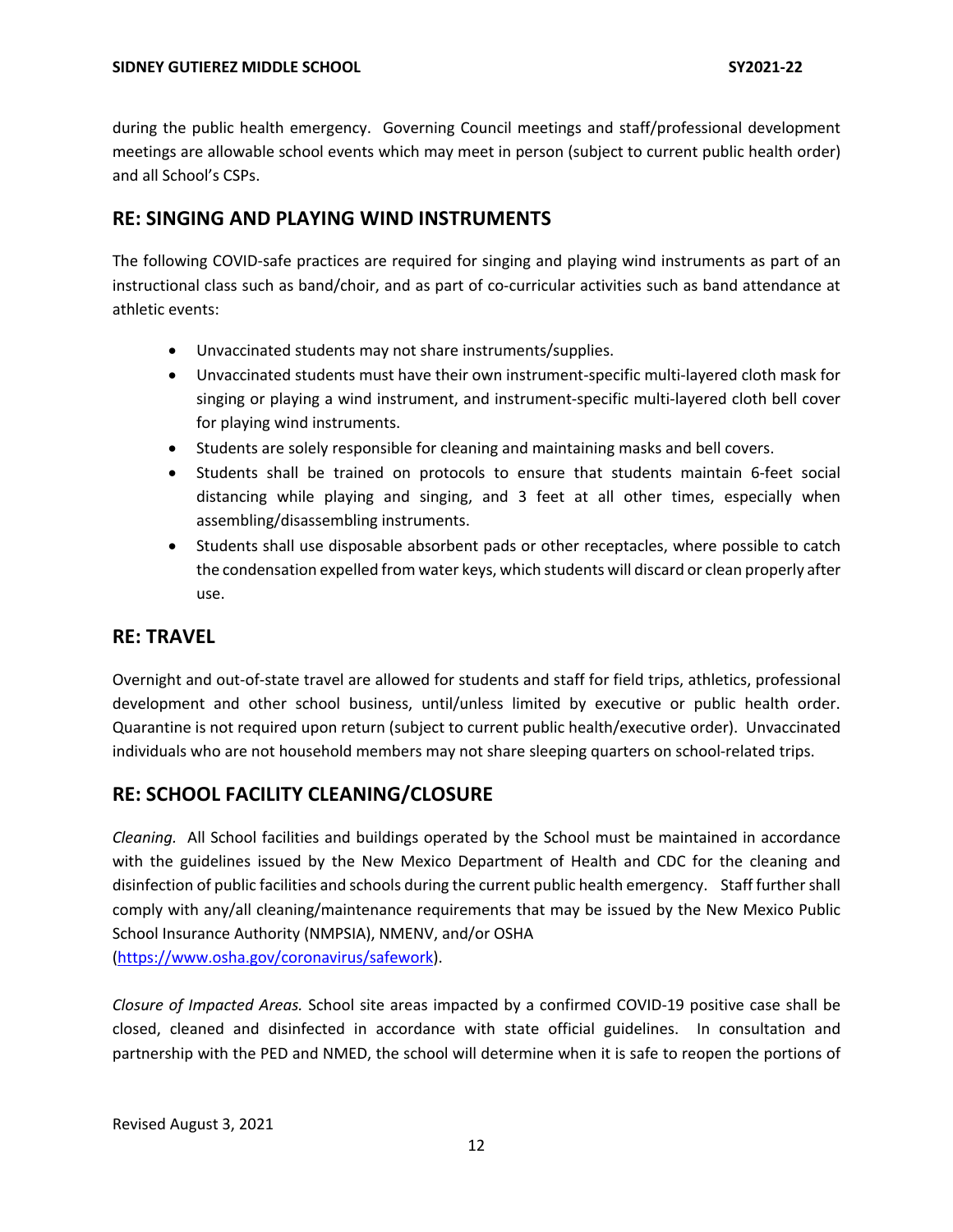the school facilities impacted by the initial closure. Decisions to reopen those facilities will be based upon appropriate completion of required action steps related to the positive case.

#### **RE: SOCIAL DISTANCING ENFORCEMENT**

*Social Distancing.* Students and visitors are required to follow the instructions of School staff regarding social distancing. Unvaccinated adults must maintain 6 feet of social distance to the extent possible from other adults and from students. Unvaccinated students are to maintain 3 feet of social distance from other students to the extent possible, except when eating, exercising, taking mask breaks, playing wind instruments, and singing or shouting, in which case 6 feet of social distance is required. Students who repeatedly fail or refuse to social distance may be subject to discipline.

*School Directives.* Students/staff/essential visitors must follow signs and instructions regarding entering/exiting buildings, and flow paths. Teachers shall develop and maintain seating charts that ensure social distancing requirements are maintained and that limit the number of student interactions.

*Class Transitioning.* School staff shall supervise class transitions to ensure students are wearing masks and maintaining social distancing requirements, and students/staff will be trained on safe transitions.

*Virtual Conferencing/Meeting.* Where possible/practical, meetings/conferences shall be held virtually or in small groups with maximum social distancing.

*Naps and Breaks.* Students, including preschool students, who rest or nap at school must not wear masks during rest breaks and must maintain social distance. Student rest mats must be spaced at least three feet apart and placed head-to-toe. Students shall be supervised by adults during rest breaks.

*Student pickup/dropoff.* To the extent possible, the School will stagger entry and release periods and mark spacing for pickup/dropoff to facilitate social distancing. Parents/Guardians will remain in their vehicles at all times and students will be safely brought to the vehicles by staff members.

#### **RE: SHARED MATERIALS**

As a precaution against transmitting the COVID-19 virus through shared texts, students and staff should wash and/or sanitize their hands before and after using shared textbooks, school equipment, or other educational materials.

#### **RE: TRANSPORTATION**

*Transportation.* All drivers, attendants, staff and students must wear face masks covering nose and mouth on School-provided transportation. Students will be assigned to certain seating. Where possible, school buses shall be used to transport students, rather than student activity vehicles. To the greatest extent possible, a maximum of two students may sit together on a bus seat. If student activity vehicles must be used, only one student per bench seat is permitted, and students in the vehicle should be staggered to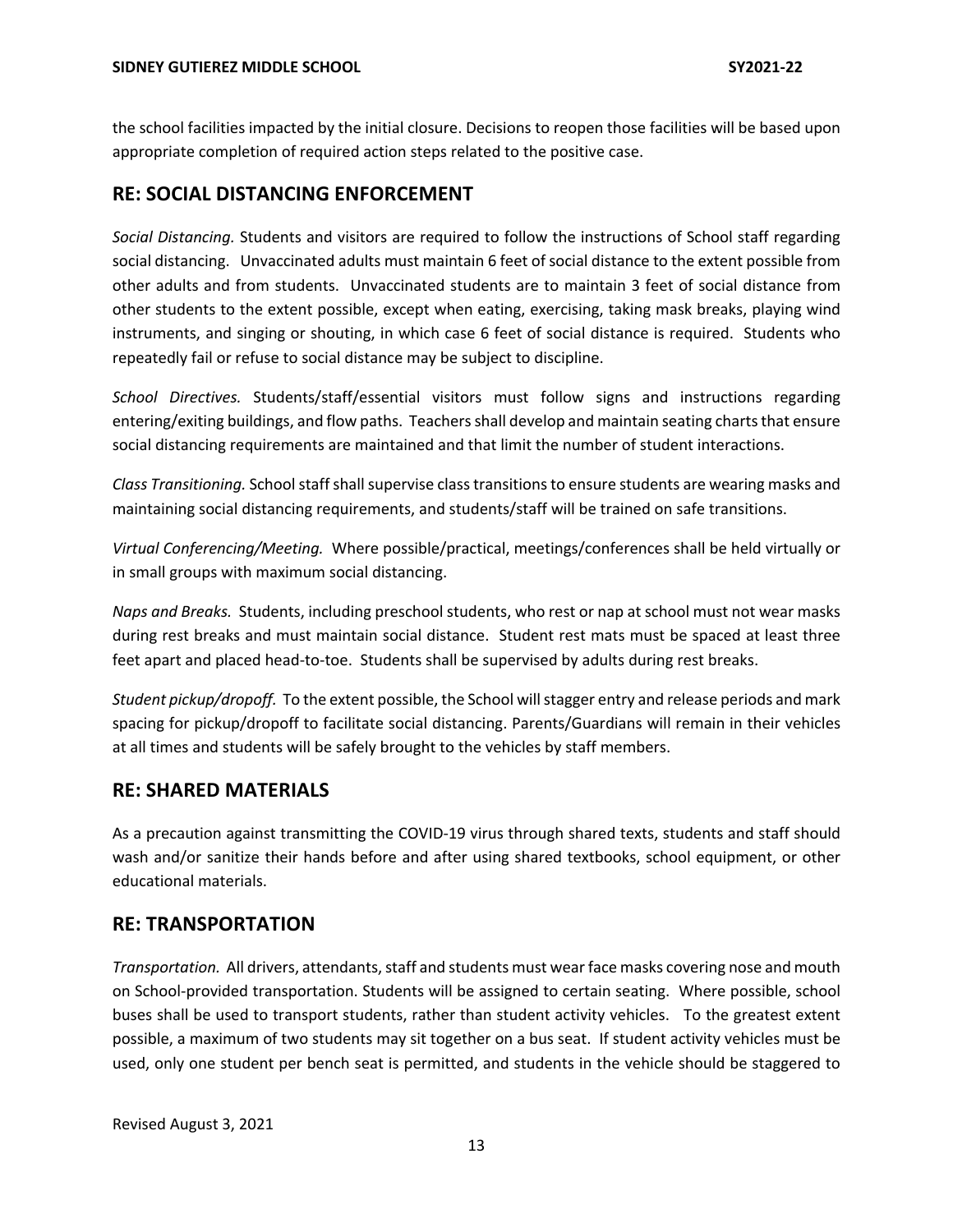students are not seated directly in front of or behind each other. Windows in the student activity vehicle should remain open at all times. The same rules apply to athletic/student activity trips.

*Bus Cleaning Protocols.* School vehicles shall be thoroughly cleaned and disinfected before and after each use. Bus drivers and assistants must implement social distancing rules and require students to be six feet apart at bus stops, to the greatest extent possible. Bus contractors shall be required to follow the School's Covid Safe Practices applicable to bus transportation and train their personnel on the School's policies and procedures related to COVID-19.

*Screening on School-provided transportation.* Students and employees using School-provided transportation may be temperature-screened prior to entering the school vehicle.

*Extra Masks.* Buses will be equipped with extra masks for students who forget their masks.

*Loading/Unloading Procedures.* Bus drivers and assistants must implement loading and unloading procedures on a school bus, which may include assigned seating; if possible, those students who board first should sit all the way to the back, and those boarding last should sit in the front. When unloading, the front of the bus should unload first to prevent students from crossing the paths of one another.

*Carpooling.* Parents are strongly encouraged NOT to carpool, and to transport only their student(s) to and from school. If students must carpool with members not in their household, all persons in the car should wear masks and should distance themselves in the vehicle to the maximum extent possible.

## **RE: BEFORE/AFTER-SCHOOL PROCEDURES**

*Arrival/dismissal times.* Due to the limited enrollment cap of the School, there will be no staggered arrival/dismissal times.

*Entering classrooms.* Students are required to move directly to their homerooms upon arrival at the school. Staff will direct students to applicable classroom procedures once in the room.

*Staff arrival*. All staff will report to their designated areas upon arrival at school daily. Staff will assist the administration in carrying out specific CSP in their respective buildings.

## **RE: FIELD TRIPS**

Field trips are limited to essential purposes, as determined by the Principal in consultation with staff. The Principal may limit field trips to outdoor destinations in his/her discretion. COVID-safe practices, including indoor masking and social distancing, shall be enforced during field trips, to the extent possible, with eating and drinking during field trips limited to the outdoors.

## **RE: MEALS/FOOD ON CAMPUS**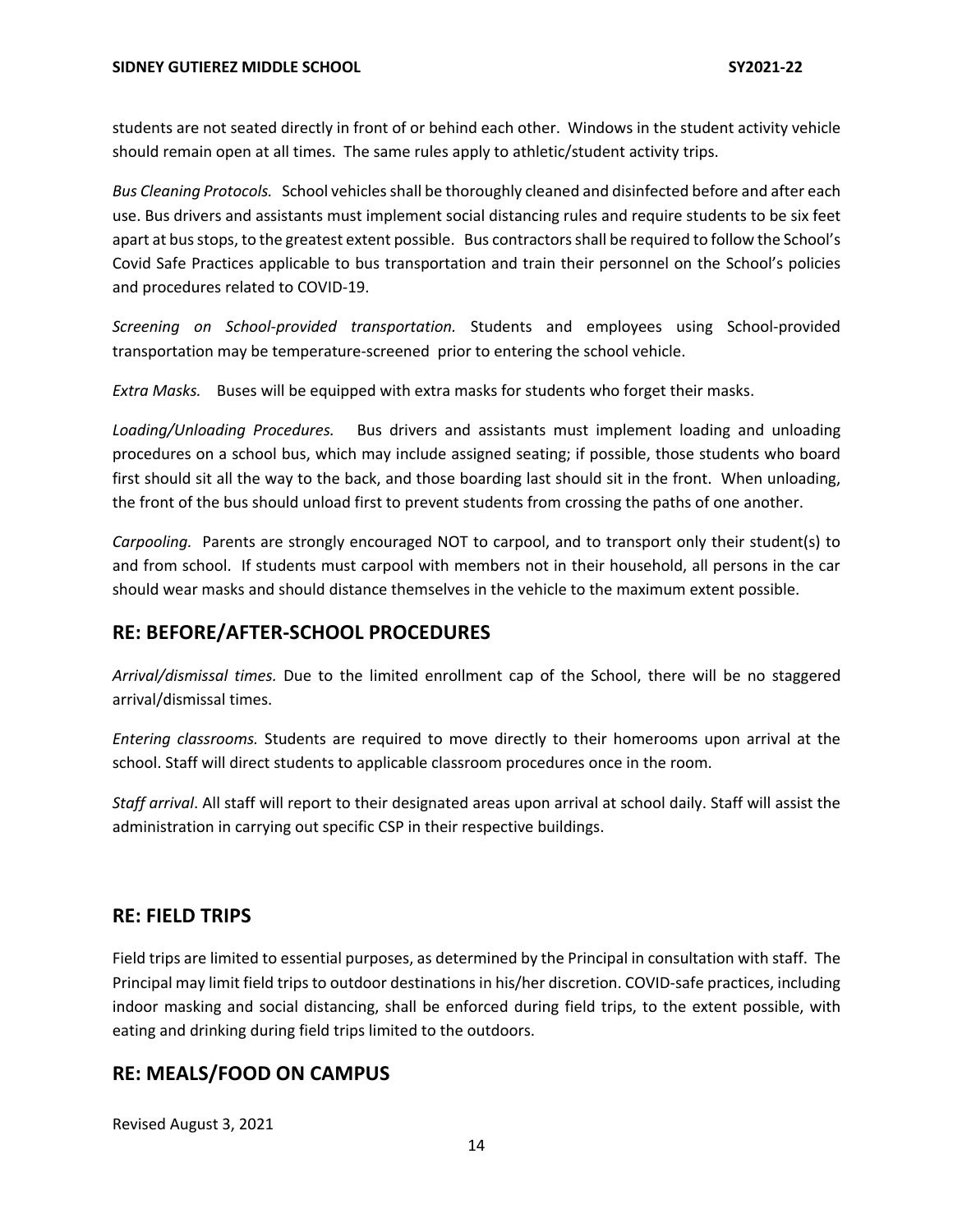To maintain social distancing and reduce the risk of virus transmission, breakfast and lunch for all students may be served in classrooms, outside (as safe and appropriate), and in other large spaces in which students can maintain safe distances. Any food served in the cafeteria may be staggered to reduce the number of students in the cafeteria at any one time. Students should maximize physical distance as much as possible when moving throughout the food service line and while eating (especially indoors). To the greatest extent possible, unvaccinated students should sit on only one side of a table in the cafeteria and maintain greater than three feet of distance from others.

Masks must be worn when students are finished with their meal. Cleaning/disinfection of tables, hightouch surfaces and school meal sites will be conducted throughout the day.

## **RE: EXTRACURRICULAR ACTIVITIES**

School shall follow the current NMAA guidelines regarding extracurricular activities, including school sports, as updated periodically by NMAA. Coaches and staff shall be included in COVID-19 surveillance testing.

Any student who has had a COVID-19 infection must complete the self-isolation period and then receive medical clearance from a medical professional using the appropriate medical clearance form before returning to participation in an NMAA-sanctioned activity. Students who have had COVID-19 infection and have received clearance for participation must continue to follow the protocols given for return to activity.

Each school at an interscholastic event manages its own positive case reporting and rapid responses for students who were at the event and who later tested positive, regardless of which school hosted the event. All positive cases are reported to the PED and to the hosting facility such that relevant aras of the facility can be closed and cleaned as appropriate.

#### **RE: RECESS AND PHYSICAL EDUCATION**

Time for recess shall not be reduced or eliminated and withholding of recess shall not be used as a student disciplinary measure. It is recommended, but not required, that unvaccinated individuals wear masks outdoors when participating in outdoor play, recess, and physical education activities. When physical education activities or recess are held indoors, masks must be worn, and social distancing requirements must be followed to the extent possible. Playground equipment shall be regularly cleaned and disinfected.

#### **RE: ATTENDANCE FOR SUCCESS**

*In-person Attendance.* Students are expected to attend in-person or remote instructional programs (if provided by the School), each day. If the School provides a remote option as well as in-person instruction, students opting for one mode of instruction will not be allowed to switch to the other without advance permission of and discussion with the School's Principal. Students who must quarantine or self-isolate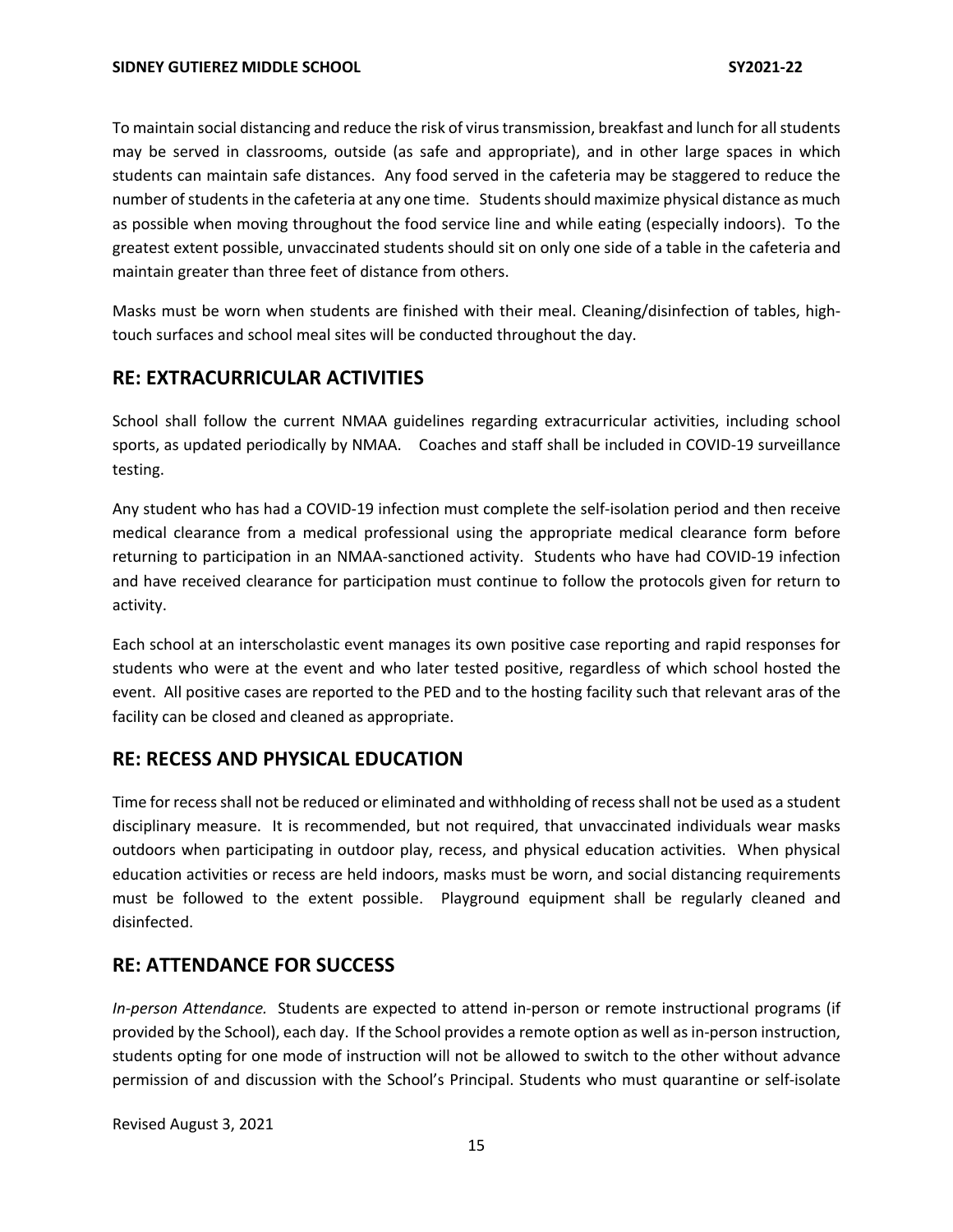pursuant to COVID-related requirements may ask to attend school remotely (if School provides a remote option) during quarantine/self-isolation, to the extent feasible; arrangements should be made through the School's Principal. Attendance will be officially recorded and reported to PED. The school further will track online participation, if offered, as well as attendance. The New Mexico Attendance for Success Act requires that districts and charter schools provide interventions to students based on the percentage of absences students have accrued.

*Attendance During School-Closures.* If campus is closed, and a remote-only instructional model is implemented due to emergency, attendance shall continue to be taken and reported to the PED, pursuant to this policy and the Attendance for Success Act. Students will be expected to participate in remote learning during any campus closure period(s) as scheduled.

*Unexcused Absences.* Failure to attend and/or participate in instructional classes and school programs shall result in processes being implemented pursuant to the School's Attendance Policy and the Attendance for Success Act (see student/parent handbook). Meetings that need to be held with parents/guardians pursuant regarding attendance may be held via videoconference or teleconference in lieu of in-person.

*Medical and other excused absences.* Absences due to medical conditions, including COVID-related quarantine/isolation, may be excused absences if the status of the student is disclosed to appropriate school personnel and if relevant documentation is provided as per the existing School attendance policies. Students will be allowed to make up schoolwork missed due to excused medical absences as provided in the School's or classroom teachers assignment make up policy. Excused medical absences, including medical absences for students on 504 plans and students who are expectant or parenting, are included when determining students' attendance intervention tiers. However, for students who are excessively absent (students missing 20 percent or more of class periods or school days), additional excused medical absences need not be considered when determining whether a student must be referred to the probation services office.

#### **RE: STAFF TRAINING**

All school personnel and contractors shall follow guidelines in current statewide public health orders. All staff and contractors shall be trained in local and state rules regarding health and safety procedures, such as appropriate use of PPE and procedures for when school personnel or students exhibit symptoms of COVID-19.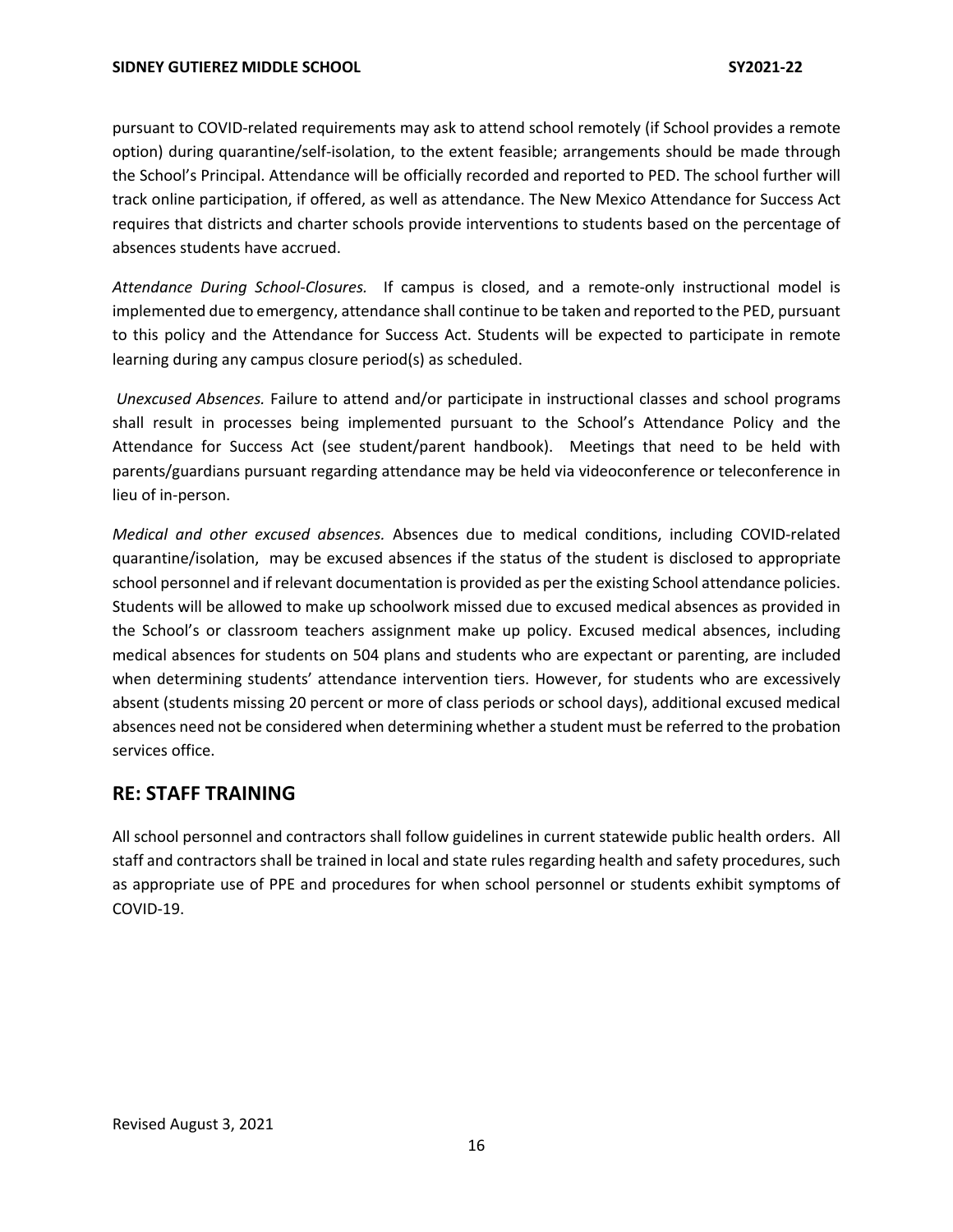# **PARENT NOTIFICATION OF UPDATED DISCIPLINE POLICIES RELATED TO MASK WEARING AT SCHOOL**

**SCHOOL YEAR 2021-22**